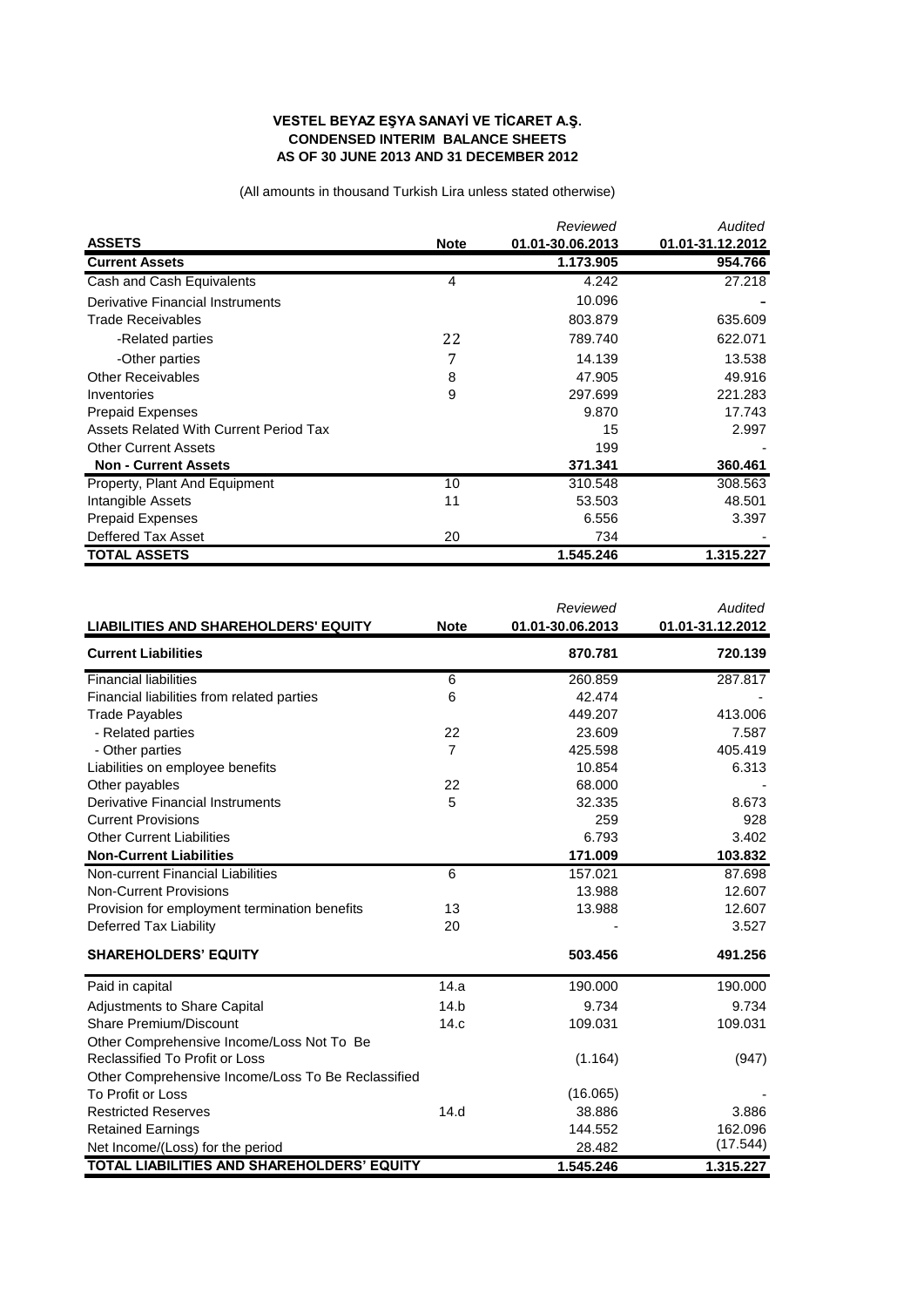## **VESTEL BEYAZ EŞYA SANAYİ VE TİCARET A.Ş. CONDENSED INTERIM STATEMENTS OF INCOME FOR THE SIX MONTH PERIOD ENDED 30 JUNE 2013**

(All amounts in thousand Turkish Lira unless stated otherwise)

|                                              |             |                  | Reviewed         | Reviewed |
|----------------------------------------------|-------------|------------------|------------------|----------|
|                                              | <b>Note</b> | 01.01-30.06.2013 | 01.01-30.06.2012 |          |
| <b>BASIC OPERATING INCOME</b>                |             |                  |                  |          |
| Sales (net)                                  | 15          | 1.058.209        | 916.576          |          |
| Cost of Sales (-)                            |             | (960.334)        | (880.598)        |          |
| <b>GROSS PROFIT</b>                          |             | 97.875           | 35.978           |          |
| Marketing, selling and distribution expenses |             | (18.337)         | (15.229)         |          |
| General administrative expenses              |             | (16.394)         | (12.053)         |          |
| Research and development expenses            |             | (11.984)         | (9.163)          |          |
| Other operating income                       | 16          | 39.267           | 66.081           |          |
| Other operating expense                      | 17          | (30.602)         | (55.058)         |          |
| <b>OPERATING PROFIT/(LOSS)</b>               |             | 59.825           | 10.556           |          |
| <b>Financing Revenue</b>                     | 18          | 39.996           | 48.056           |          |
| <b>Financing Costs</b>                       | 19          | (71.529)         | (36.336)         |          |
| <b>PROFIT BEFORE TAX</b>                     |             | 28.292           | 22.276           |          |
| Tax on income from continuing operations     |             |                  |                  |          |
| Tax charge for the period                    | 20          |                  | (916)            |          |
| Deferred tax income                          | 20          | 190              | (1.779)          |          |
| <b>NET INCOME FOR THE PERIOD</b>             |             | 28.482           | 19.581           |          |
| <b>EARNINGS PER SHARE (TL)</b>               |             | 0,15             | 0,10             |          |

The accompanying notes are an integral part of these financial statements.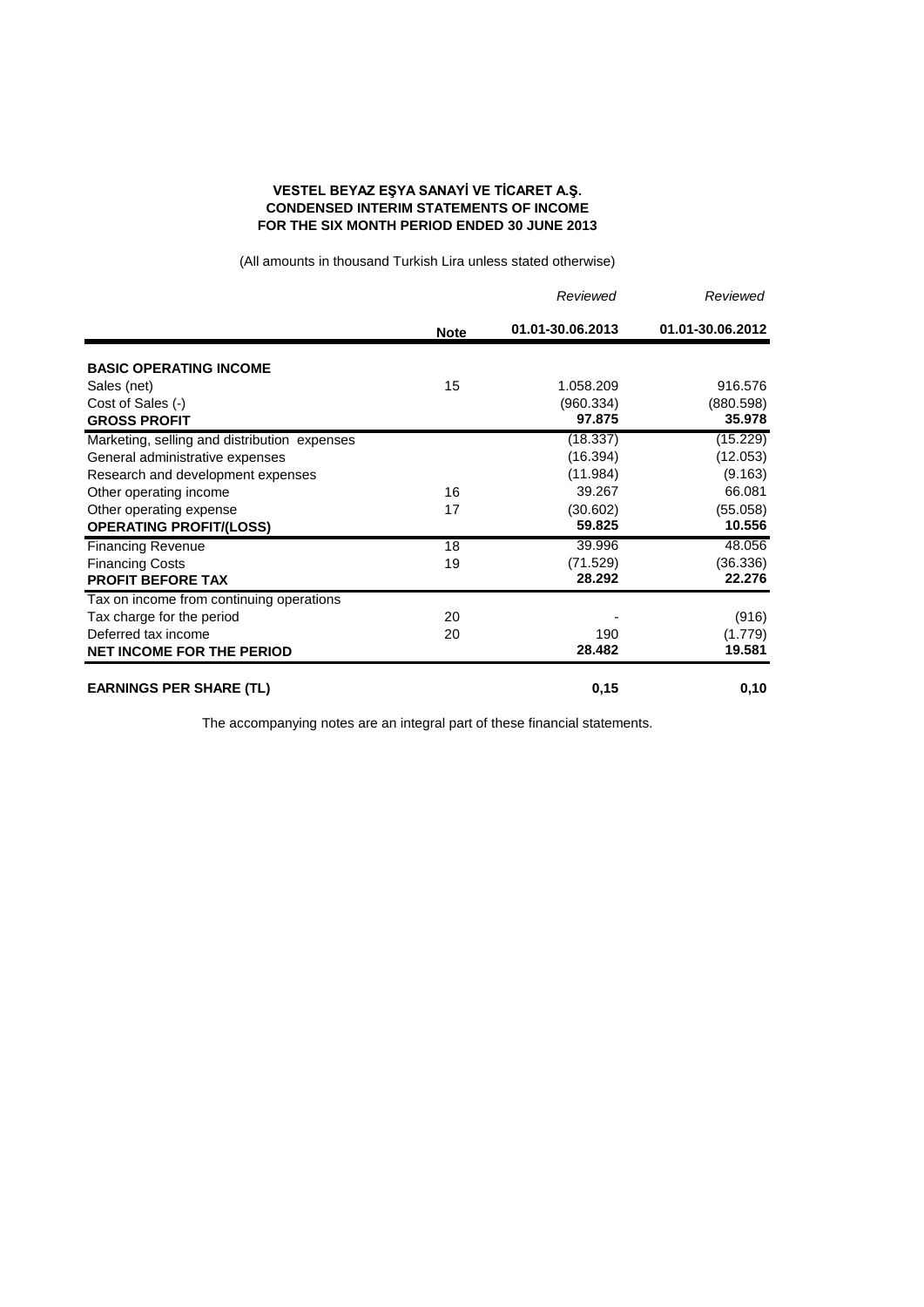## **VESTEL BEYAZ EŞYA SANAYİ VE TİCARET A.Ş. CONDENSED INTERIM STATEMENTS of CASH FLOW FOR THE SIX MONTH PERIOD ENDED 30 JUNE 2013**

(All amounts in thousand Turkish Lira unless stated otherwise)

|                                                                 |             | Reviewed         |
|-----------------------------------------------------------------|-------------|------------------|
|                                                                 | <b>Note</b> | 01.01-30.06.2013 |
| <b>Operating Activities</b>                                     |             |                  |
| Net income                                                      |             | 28.482           |
| Adjustments to reconcile net income to net cash                 |             |                  |
| Adjustments to amortization and depreciation                    |             | 36.009           |
| Adjustments to warranty and assembly provisions                 |             |                  |
| Adjustments to provision for lawsuit risks                      |             |                  |
| Adjustments to other provisions                                 |             | (669)            |
| Adjustments to provisions for employee termination bene         | 13          | 3.758            |
| Adjustments to provision for diminution in value of invento     | 9           | (2.223)          |
| Adjustments to Interest Expense                                 | 19          | 13.579           |
| Adjustments to Interest Income                                  | 18          | (90)             |
| Adjustments to tax expense/income                               |             | (190)            |
| (Gain) / loss from sales of tangible and intangible             |             |                  |
| assets                                                          |             | (13)             |
| Adjustments to derivative instruments (income) / expense accrua |             | (6.516)          |
| Adjustments to unrealized foreign currency translation          |             |                  |
| difference                                                      |             | 5.057            |
| Change in blocked cash and cash equivalents                     | 4           | (760)            |
| <b>Changes in working capital:</b>                              |             |                  |
| Adjustments to (increase)/decrease in trade receivables         |             | (168.270)        |
| Adjustments to (increase)/decrease in inventories               |             | (74.193)         |
| Adjustments to (increase)/decrease                              |             |                  |
| in other receivables and other current assets                   |             | 12.667           |
| Adjustments to (increase)/decrease in other non-current assets  |             | (3.159)          |
| Adjustments to Increase/(decrease) in trade payables            |             | 36.201           |
| Adjustments to increase/(decrease)                              |             |                  |
| in other payables and liabilities                               |             | 7.932            |
| Net cash provided by operating activities                       |             |                  |
| Employee termination benefits paid                              | 13          | (2.648)          |
| Tax income paid                                                 | 20          |                  |
| Net cash (used in)/provided by operating activities             |             | (115.046)        |